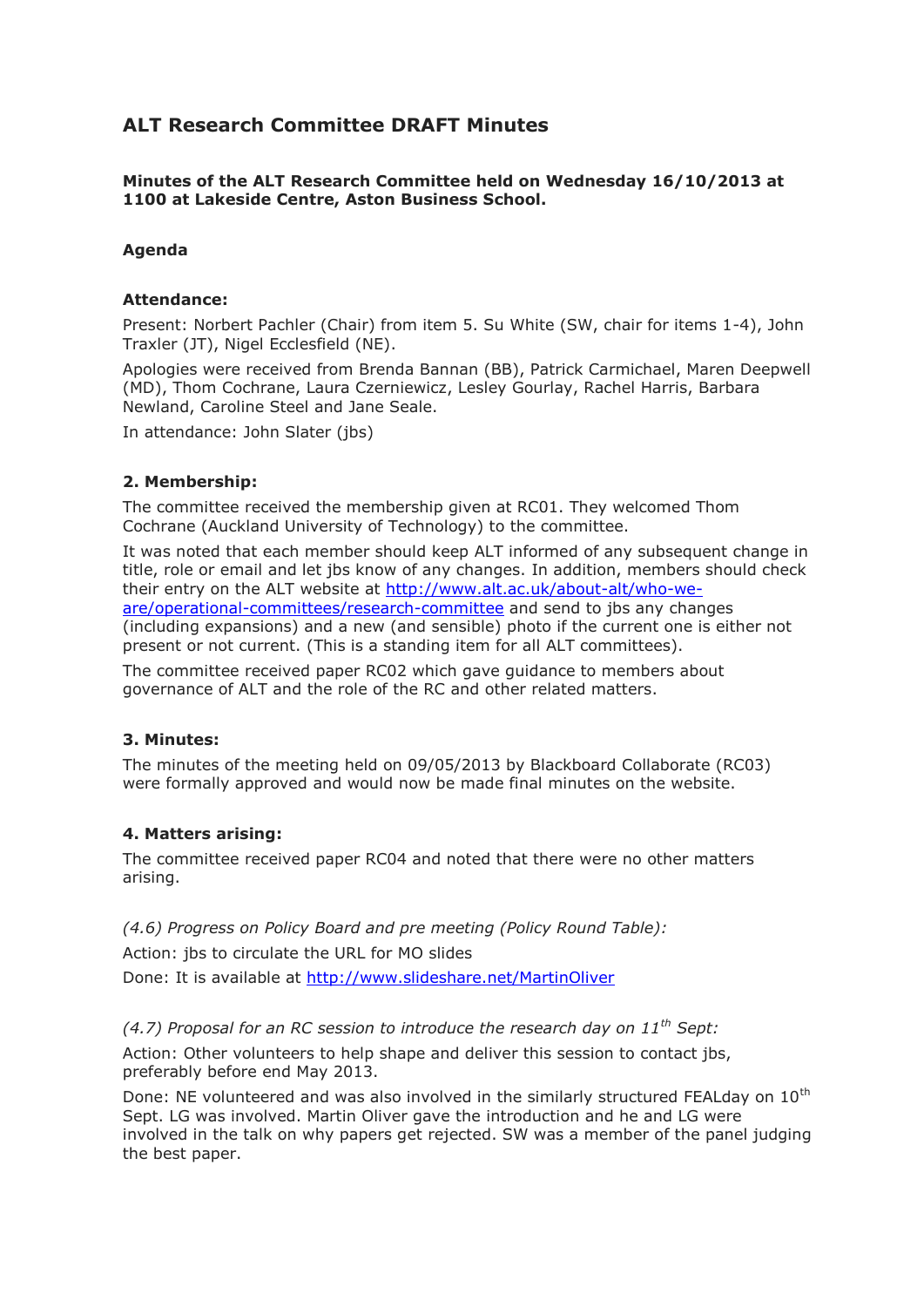It was also felt that ALT should consider a doctoral consortium day which could be partially on line and which could be subsidised through RM scholarships etc. It was important that the full range of doctorates was covered in modes of learning and in scope of thesis.

It was also suggested that the how to get yourself published session at Rday might be repeated in 2014 and recorded and then become a resource. It would continue to be useful over time.

### *(4.8) RC and CAL 14:*

Action: Anyone wanting to take on this role please contact jbs to take forward.

Action NP and jbs to lead at CX and get a decision on the way forward for ALT.

Done: NP volunteered but in the event the conference will not happen - the publisher pulled the plug. CAL has come back to us again asking for a joint event, possibly round ALTC2014.

#### *(4.9) Practitioner Researchers:*

Action: NE and jbs to meet, progress actions with MD, and report back.

Done: The meeting took place and actions identified. This is now awaiting other actions and activities in the FEAL area. NE undertook to report back, possibly with a paper, to the next meeting

## **5. Report on FEALday and Rday at ALTC and discussion of the future.**

NE reported that FEALday had been a considerable success. Attendances had been high, the FELTAG session had been very constructive and potentially influential and the quality of the papers delivered high. With a number of initiatives and funding opportunities it was an increasingly important area and so FEALday should be repeated.

NE and jbs reported that Rday had also had higher quality papers than in the past. It was suggested that in future the research papers should be handled through a journal mechanism with a relevant special issue which would then allow those authors that wanted, suitably encouraged, to present at the conference if they were attending. This might include virtual presentation.

Overall the conference had been a success with excellent feedback. The committee welcomed future initiatives to have more of the conference electronically available.

# **6. Report on the Policy Round Table and Policy Board.**

The committee received paper RC05 (Draft Green paper resulting from the Round Table) and NP and NE verbal report on the policy board from those there.

Any comments on RC05 should be sent to jbs.

There was some discussion of Jeff Haywood's presentation to the Policy Board outlining Edinburgh's motive for being involved and the likely shape of their "MOOC holding" in the future. This led to discussion of MOOCs and the impact that they had had on senior management in universities. This in turn led to the need for ALT to continue to engage subject communities – we should not automatically be advocates for a centralist model of how technology in Learning and Teaching should be supported. One possibility was subject based SIGs with perhaps an initial experiment with one or two.

This in turn led to some discussion of the growing divide between leading edge LT research and actual deployment and perhaps its inevitability. ALT should be a powerful force in continuing to ensure dialogue.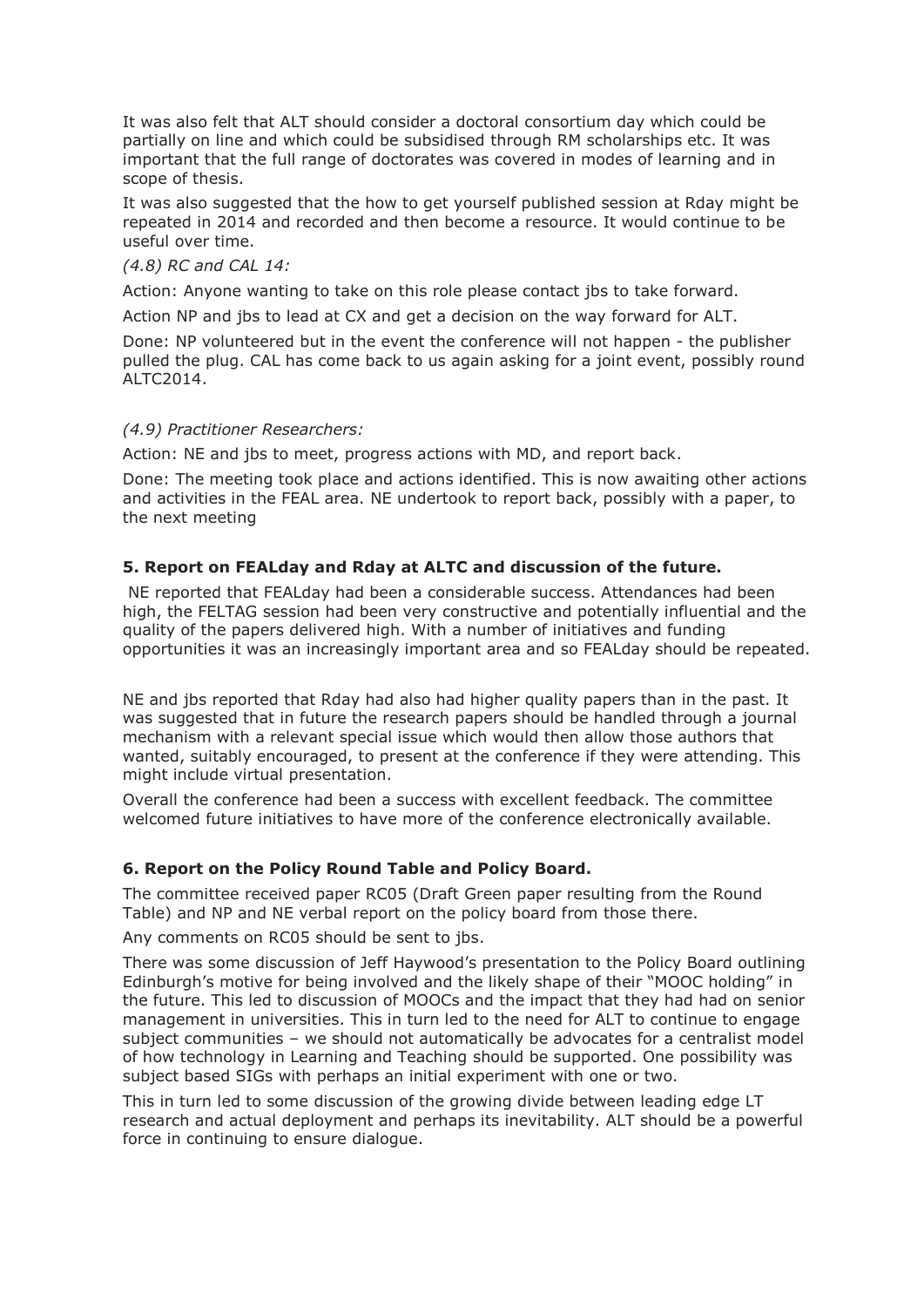It was important to ensure that the "poor and disengaged" were not disadvantaged by such developments as MOOCs which seemed to favour the knowledgeable rich and famous sites.

# **7. FELTAG and FE/AL funding.**

NE reported on developments and possible futures. All was not yet clear but there would be funds of at least £1M available through JISC for innovative activities in the near future.

# **8. Progress on plan in 2012/3 and plan for 2013/4.**

Paper RC06 was noted – it seemed that we had made good progress in meeting the things in the RC plan, devised in response to a uniformisation of committee structures agendum. However, it seemed that plans were no longer required in the light of the strategy revision. Accordingly, this one would now be allowed to lapse, in line with other committees.

## **9. Working with partners.**

Paper RC07 was considered. It was decided that other organisations should be encouraged to propose pre-conference workshops for ALTC which could help with attendance for both. There was no special brief for CAL however.

It was hoped to have the long awaited meeting with HEA over CMALT and the UKPSF in the very near future. However, this has been true for some while.

The committee considered briefly the list of possible collaborations with ascilite and SLOAN. It approved in principle of the developments in the paper and suggested a more substantive agendum at the next meeting when there would be more time and key members might be present.

# **10. RC Activities in 2013/4 and possible input to the ALT strategy:**

Discussion prior to the afternoon session. RC followed the procedure outlined and contributed to the relevant documents with a section about its future role. The following points were felt to be important.RC08 was input to this discussion.

It was important to promote professional engagement with research questions. Practitioners need to develop fully informed perspectives.

RC could help with reputation building in every sense. RC and its members and community had a real role to play in helping to give ALT credibility. This applied to internationalisation as well as reputational standing aspects.

Inclusivity in everything was an important principle.

Developing and promoting ethics for LT was important and could take a variety of forms.

It was felt that there was a real need to continue to question and provide and examine evidence. One had to beware of the commercial lurker in apparently free discussions who did not declare an interest (and the non commercial ones too). RC should be a force for making sure that evidence was sought and used fairly and equitably.